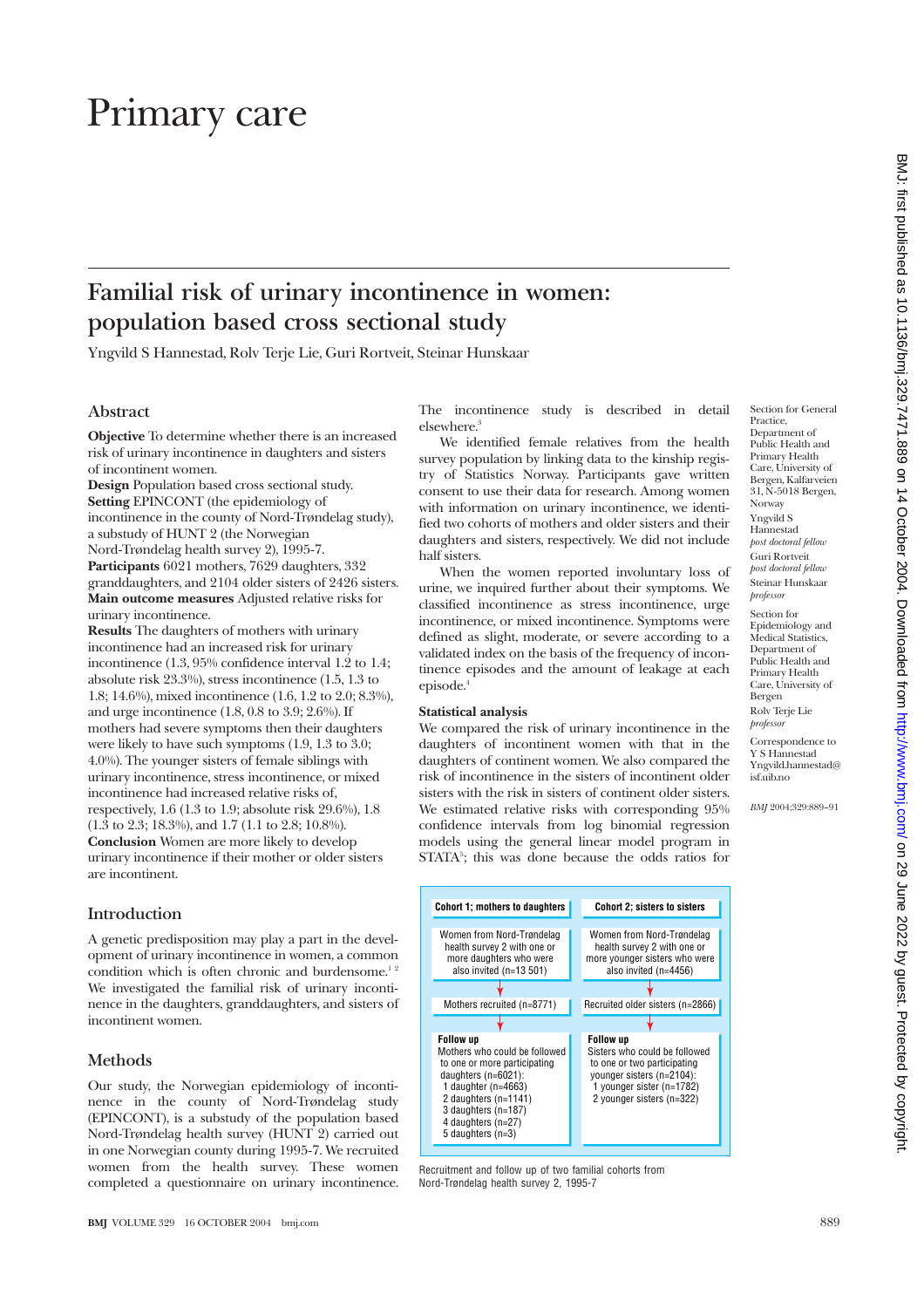|                                              | Cohort 1         |                  | <b>Cohort 2</b>  |                        |  |
|----------------------------------------------|------------------|------------------|------------------|------------------------|--|
| <b>Characteristic</b>                        | <b>Mothers</b>   | <b>Daughters</b> | Oldest sisters   | <b>Younger sisters</b> |  |
| Median (interquartile range) age (years)     | 60 (52-69)       | 33 (26-40)       | 39 (33-45)       | 34 (28-40)             |  |
| Median (interquartile range) parity          | $3(2-4)$         | $2(0-3)$         | $2(2-3)$         | $2(1-3)$               |  |
| Median (interquartile range) body mass index | 27.0 (24.3-30.1) | 24.2 (22.1-27.1) | 24.7 (22.6-27.8) | 24.2 (22.1-27.1)       |  |
| Type of incontinence:                        |                  |                  |                  |                        |  |
| Any*                                         | 2257 (29.6)      | 1427 (18.7)      | 548 (22.6)       | 471 (19.4)             |  |
| Severe*                                      | 678 (8.9)        | 152(2.0)         | 72(3.0)          | 57(2.3)                |  |
| Stress <sup>+</sup>                          | 979 (43.4)       | 823 (57.7)       | 323 (58.9)       | 268 (56.9)             |  |
| Urget                                        | 268 (11.9)       | 127(8.9)         | 36(6.5)          | 39 (8.3)               |  |
| Mixed <sup>+</sup>                           | 932 (41.3)       | 415 (29.1)       | 160 (29.1)       | 142 (30.1)             |  |

**Table 1** Characteristics of two cohorts of women. Values are numbers (percentages) of women unless stated otherwise

\*Estimates of prevalence.

†Distribution among incontinent women. Values do not add up to 100% because women with unclassifiable incontinence due to lack of information were excluded.

common conditions obtained from standard regression techniques are not good approximations of relative risks. To account for correlation in data from the same family, we carried out robust estimations of variances and confidence limits with clustering of daughters who were sisters (cohort 1, figure) and clustering of sets of female siblings of older sisters (cohort 2). We adjusted for age, body mass index, and number of children of the women at risk.

#### **Results**

We recruited 8771 of 13 501 (65.0%) mothers and 2866 of 4456 (64.3%) older sisters who were surveyed for the Nord-Trøndelag health survey during 1995-7 (figure). We were able to follow up 68.6% (6021 of 8771) of the mothers (cohort 1, mothers to daughters) and 73.4% (2104 of 2866) of the sisters (cohort 2, sisters to sisters). Table 1 lists the characteristics of the two cohorts.

Daughters of mothers with any type of urinary incontinence had a 1.3-fold risk of being incontinent (table 2). The risk for having the same type of incontinence as the mother was slightly higher (urge incontinence was not statistically significant). The relative risk of severe urinary incontinence in the daughters of mothers with severe incontinence was 1.9. The risks were highest for severe stress incontinence and severe mixed incontinence. We could not calculate risk estimates for severe urge incontinence because of small population numbers.

When we could investigate urinary incontinence in both the daughters and the granddaughters of mothers (322 families), we found no increased risk in the granddaughters if only the mothers were incontinent. When both mothers and daughters had urinary incontinence, however, the risk for incontinence in granddaughters was 2.4 (95% confidence interval 1.1

to 4.3). We were unable to estimate risks according to type of incontinence because too few women could be followed through the three generations.

Female siblings had a 1.6-fold increased risk of urinary incontinence if their older sisters were incontinent (table 3). This risk was not significantly different from that between mothers and daughters (1.3 fold risk;  $P = 0.07$ ). The risks for stress and mixed incontinence in female siblings of older sisters with similar symptoms were 1.8-fold and 1.7-fold, respectively. Too few sisters had severe or urge incontinence to estimate the risk of these symptoms.

#### **Discussion**

Women are at an increased risk of urinary incontinence if their mothers or older sisters are incontinent. In contrast to previous studies,  $67$  our study investigated the familial risk of urinary incontinence based on independently self reported information from individual women. Our results are consistent as we found an increased risk both from mothers to daughters and from sisters to younger sisters. The quality of our familial data was ensured because we were able to link the records of the women through an official registry using their unique personal identification numbers.

The prevalence of urinary incontinence among the mothers whose daughters were lost to follow up and among available daughters whose mothers were not recruited was similar to that of women of the same age in previous analyses of the study population. This reduces the likelihood of bias from non-recruitment or loss to follow up.

Reporting bias was possible in our study as women with incontinent relatives may be more knowledgeable about symptoms and therefore more likely to report having the condition than women with continent rela-

**Table 2** Observed risks of incontinence in daughters of mothers with incontinence. Risks relate to daughters whose mothers were continent

|                            | Slight, moderate, or severe incontinence |                         |                                            |                                            | Severe incontinence           |                       |                                            |                                            |
|----------------------------|------------------------------------------|-------------------------|--------------------------------------------|--------------------------------------------|-------------------------------|-----------------------|--------------------------------------------|--------------------------------------------|
| <b>Condition in mother</b> | No of<br>daughters at<br>risk            | No $(%)$<br>incontinent | Crude relative risk<br>$(95\% \text{ CI})$ | <b>Adiusted relative</b><br>risk (95% CI)* | No of<br>daughters at<br>risk | No (%)<br>incontinent | Crude relative risk<br>$(95\% \text{ CI})$ | <b>Adiusted relative</b><br>risk (95% CI)* |
| Type of incontinence:      |                                          |                         |                                            |                                            |                               |                       |                                            |                                            |
| Any                        | 2257                                     | 525 (23.3)              | $(1.25 \text{ to } 1.53)$<br>1.39          | 1.31 (1.19 to 1.44)                        | 678                           | 27(4.0)               | $(1.56 \text{ to } 3.59)$<br>2.37          | $1.94$ $(1.26 \text{ to } 3.00)$           |
| <b>Stress</b>              | 979                                      | (14.6)<br>143           | $(1.26 \text{ to } 1.79)$<br>1.50          | 1.52 (1.28 to 1.81)                        | 201                           | 5(2.5)                | 3.58 (1.42 to 8.98)                        | 2.98 (1.11 to 8.03)                        |
| Urge                       | 268                                      | 7(2.6)                  | 1.79 (0.84 to 3.85)                        | 1.80 (0.83 to 3.92)                        | 87                            |                       |                                            |                                            |
| Mixed                      | 932                                      | 77 (8.3)                | 1.74 (1.35 to 2.23)                        | 1.55 (1.21 to 1.99)                        | 379                           | 8(2.1)                | 2.96 (1.39 to 6.30)                        | 2.07 (0.92 to 4.64)                        |

Values for three types do not add up to number at risk for any incontinence as some women had unclassifiable incontinence due to lack of information. \*Adjusted for daughters' age, body mass index, and parity.